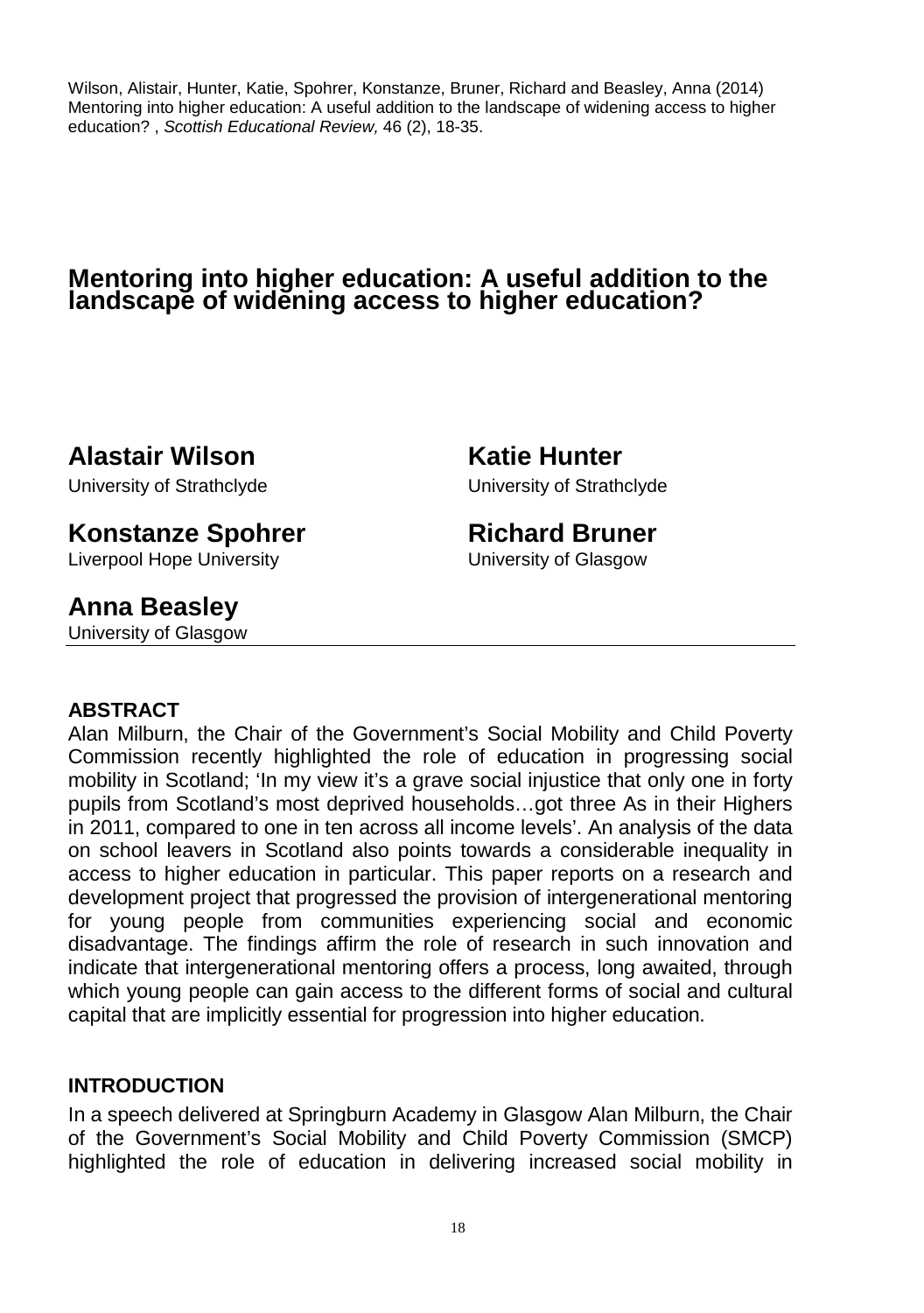Scotland. Key to his argument were data that illustrated the extent of educational inequality: 'In my view it's a grave social injustice that only one in forty pupils from Scotland's most deprived households – 220 in the whole of the country - got three As in their Highers in 2011, compared to one in ten across all income levels'. He progressed this argument to link education and access to the professions where once again there is evidence of considerable challenges: 'In 2004 for example, one-third of the most Senior Civil Servants in Scotland (Heads of Department) were privately educated, when fewer than 5% of Scottish children are educated privately. The story is similar for business leaders and judges…'.

Inconsistencies in the systematic collection and recording of data over the post war decades make accurate statements about the magnitude of this problem difficult. However the data that are available suggest that the problem is an enduring one. Drawing on a report by the Committee of Vice Chancellors and Principals of Universities in the UK, Bolton (2010) indicated that the enrolment in higher education of those from a manual employment background amounted to only 24.6% of the 1955-56 entry. The UCAS intake in 2001 indicates a broadly similar proportion (27%) of entrants to degree courses at university were from skilled manual, partly skilled or unskilled backgrounds (Bolton, 2010 p.4). More recently research in the UK has indicated that 44 per cent of young people from the richest 20 per cent of households acquired a degree in 2002, compared to only 10 per cent from the poorest 20 per cent of households (Blanden & Machin, 2008). This is exemplified in more detailed research into medical school admissions which shows that between 1956 and 2001 there was 'little systematic change in social class of UK medical students over half a century, with minimal variation in the dominance of those from professional or managerial occupational backgrounds or in the under-representation of those from partly skilled or unskilled backgrounds' (BMA, 2009 quoting from McManus, 2004).

An analysis of the data on school leavers in Scotland shows a similar situation and points towards a considerable inequality in access to higher education in particular. The Skills Development Scotland (SDS) School Leaver Destinations Initial - Follow up survey 2011/12 indicates that only 18% of school leavers from Scotland's deprived neighbourhoods (using the Scottish Index of Multiple Deprivation, SIMD) entered higher education as opposed to 63% of those from the least deprived neighbourhoods. In Glasgow, which contains almost half of Scotland's most deprived neighbourhoods, 17% of young people from the most deprived neighbourhoods progressed to higher education while 68% of those from the least deprived neighbourhoods made the transition. An accepted interpretation of this evidence is that while the overall expansion of higher education has increased the enrolment from all social classes, the social balance of higher education has remained relatively constant.

### **RESEARCH EVIDENCE**

In a broader analysis of the literature on the social class gap in educational achievement Perry & Francis (2010) indicate that policy inspired interventions have maintained an enduring focus on 'poverty of aspiration'. This has been informed by a range of research which has argued that policy which supports interventions to 'raise aspirations' is significantly flawed and, furthermore, re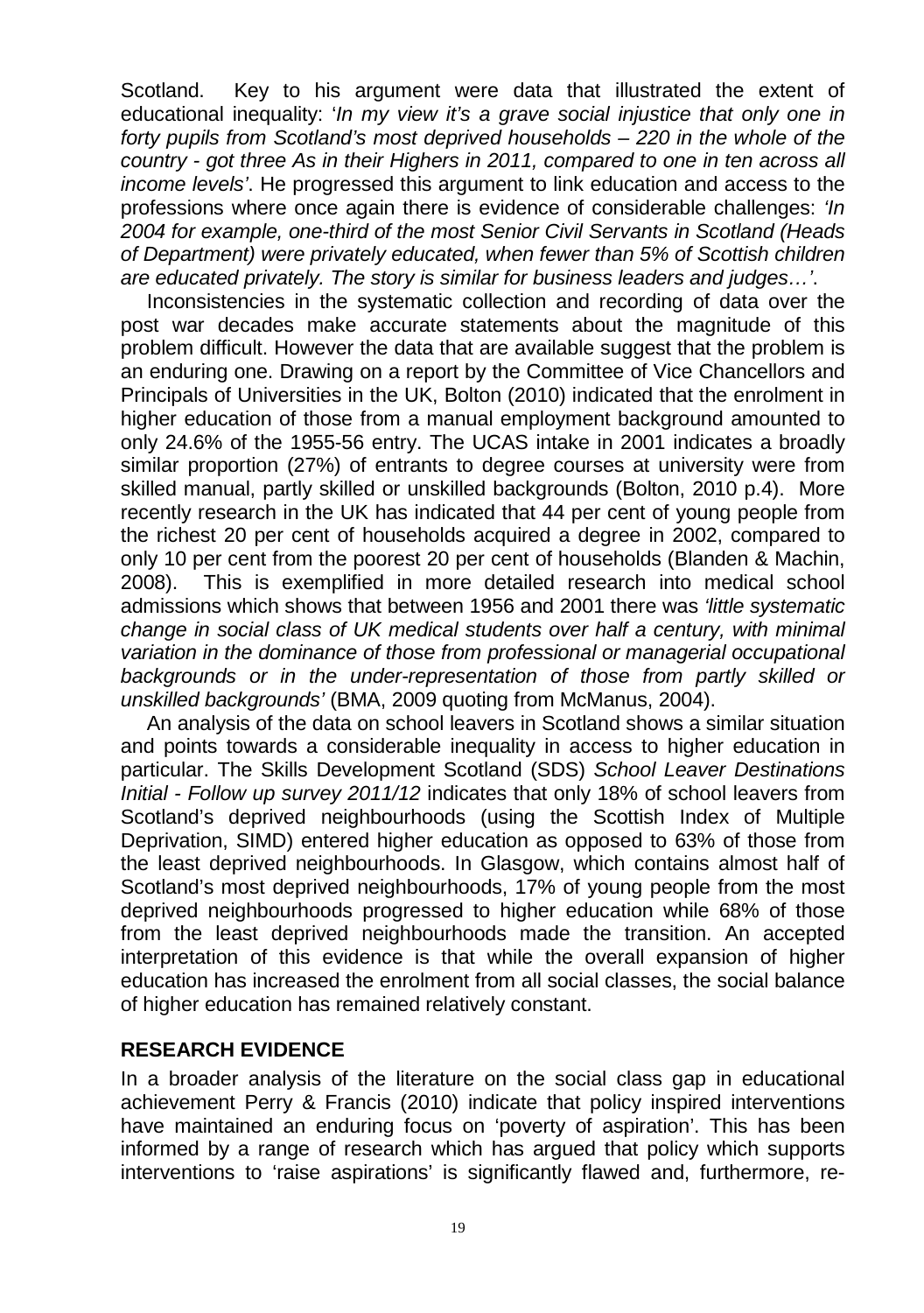enforces a deficit model of young people and their families in which they are viewed as having intrinsically low aspirations for their future careers. Archer, Hollingworth & Mendick (2010) argue that low aspirations in young people are often associated with '…low self esteem, lack of knowledge of educational and career routes and possibilities, a lack of motivation to succeed educationally and/or a family background that may not value education' (p.79). Francis & Hey (2009) support this assertion arguing that such 'deficit discourses' in which the individual young person, their families and communities are perceived as the source of the problem serve to shift attention away from the social structures and institutions that '…perpetuate economic inequality and contribute to low educational achievement and locate them within the individuals themselves'  $(p.1)$ .

In support of these assertions there is now evidence which suggests that young people who are subject to social disadvantage may not in fact hold low aspirations at all. In their study of 89 young people from London described as at risk of dropping out of education, Archer, Hollingworth & Mendick (2010) found that a substantial number of the young people held, at some part in the course of the study, aspirations to become professionals. The authors emphasised the ways in which these young people regularly adapted and tempered their aspirations which were '…circumscribed according to their structural locations'. A study by Kintrea, St Clair, & Houston (2011) of disadvantaged young people living in Nottingham, London and Glasgow found that young people do have aspirations to go on to university and to attain professional and managerial positions. Their research concluded that policy needed to pay greater attention to the barriers young people experience in realising their aspirations and, crucially, that this should be sensitive and adjusted to the issues facing young people at local community levels.

A further contribution to this literature has been made by the recently published findings of the Joseph Rowntree Education and Poverty programme. This directly questioned whether interventions focusing on children and young people's and their parents' 'attitudes, aspirations and behaviour' (AABs) could actually impact positively on the attainment gap. Within this programme of research Cummings et al (2012) sought to understand the impact of interventions targeting attitudinal change (conceptualised as aspirations, locus of control and valuing school) and attainment. Their findings recognised the role of these attitudes in work with children and young people but were sceptical that an explicit focus on them by interventions was capable of delivering any significant impact on attainment (Cummings et al, 2012, p.77). Within the same programme Gorard et al (2012) analysed 1827 research reports exploring the causal impact on educational outcomes of the AABs of young people and their parents. Their findings correlated with those of Cummings et al in claiming that there was not enough evidence to make casual connections between a range of interventions and improved educational outcomes.

In parallel with the analysis of 'AAB' based interventions, other research has indicated the importance of broader out of school factors in explaining educational attainment (Ball, 2010, Gorard, 2007). Wikeley et al (2007) argue that positive out of school educational experiences are crucial to children and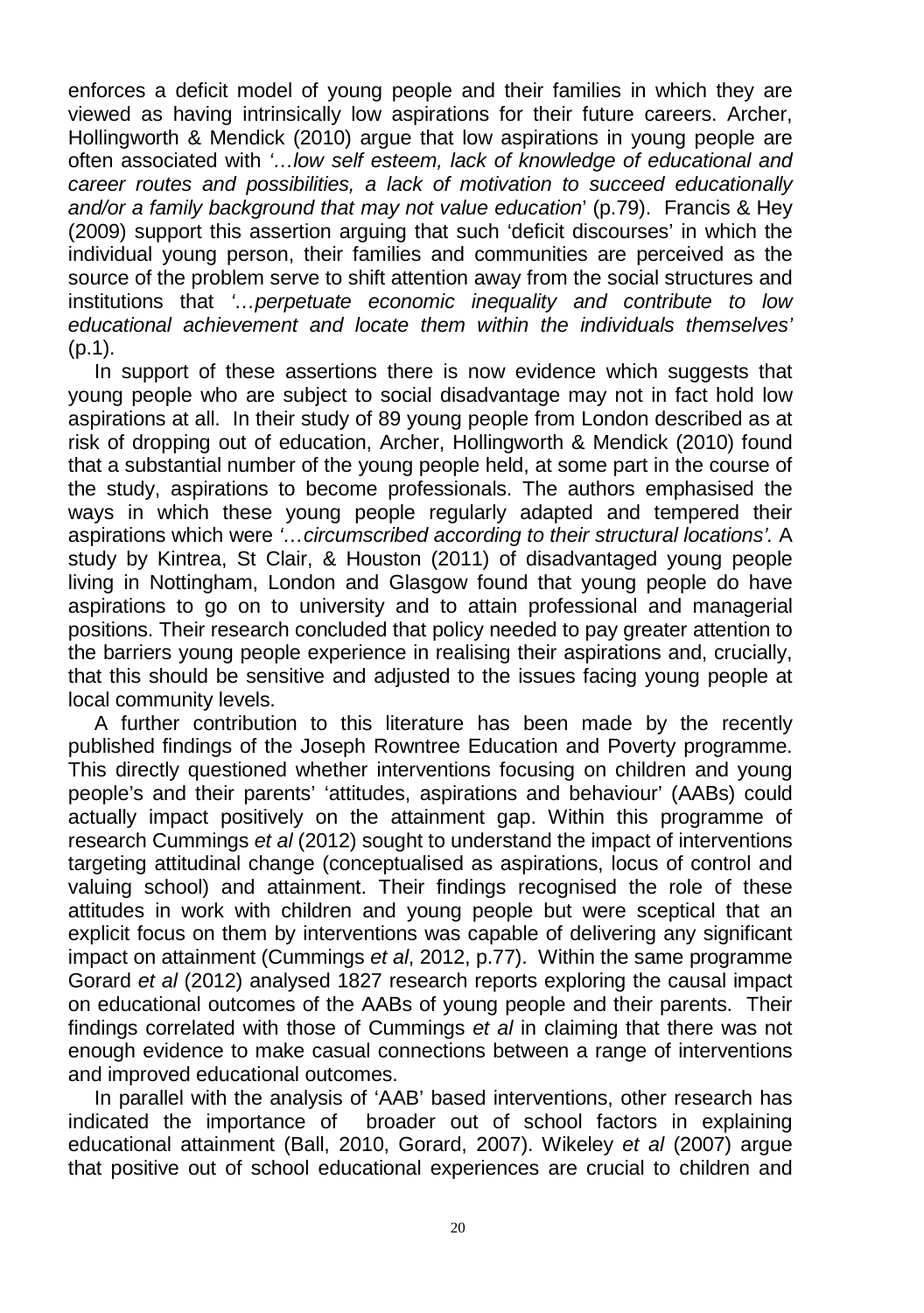young people in terms of equipping them with the interpersonal skills and understanding necessary for effective working relationships with their teachers. In addition private tutoring and a range of extra-curricular activities which are accessible to middle class families can equip children and young people with a range of skills shown to have a significant impact on attainment (Ball, 2003). Archer et al. (2010) have claimed that powerful groups such as the middleclasses are more likely to experience a smooth transition between their own 'lifeworlds' and the social institutions around them, whereas working-class pupils are more likely to experience disjuncture and alienation. This raises particular questions for pupils living in communities experiencing high socio-economic disadvantage in which access to educational opportunities and experiences out of school is more limited. Research also indicates that addressing low attainment in these areas requires additional intervention that, rather than being generic, is specific to the needs of local communities (Lupton& Kintrea, 2011).

What then does the research community suggest is useful? Unfortunately the evidence to support specific interventions is not yet particularly strong. Summarising the findings from the Joseph Rowntree Education and Poverty programme, Carter-Wall & Whitfield (2012) indicate that the quality of evidence available to support specific interventions and particularly those aimed at developing young people's AABs remains weak. They do however indicate that there is stronger evidence to support parent-based interventions. In terms of interventions focusing on extra curricular participation and mentoring, their recommendation is for more innovation and thorough evaluation '…where the current evidence is promising but not yet compelling' (p.11) in order for successful interventions to be scaled up (p.9). More recently Archer et al (2013) argue that education policy should now endorse '…diversifying and informing aspirations (as opposed to **'**raising**'** them)'. Drawing from the ideas of Bourdieu, Archer et al (ibid.) identify family habitus and cultural capital as key to young people's futures. Their recommendations for education policy are focused on 'leveling the playing field' and include a more nuanced approach to careers information and advice in which disadvantaged young people are supported in their knowledge and understanding of different career routes. In addition they identify the need to strengthen the social and cultural capital of young people.

In summarising the research evidence there is a strong assertion that a focus on raising aspirations has had little impact. It is suggested that future policy needs to be more cognisant of the wider structural contexts in which young people live and plan their futures. Cummings et al (2012) assert that 'An alternative model to explore is a more ecological approach; i.e. the way embedded supportive relationships in normal practice may help to bring about raised expectations at school' (p.6). The following section will explore the potential for intergenerational mentoring as an intervention to support young people experiencing socio-economic disadvantage and for whom higher education should be a viable option.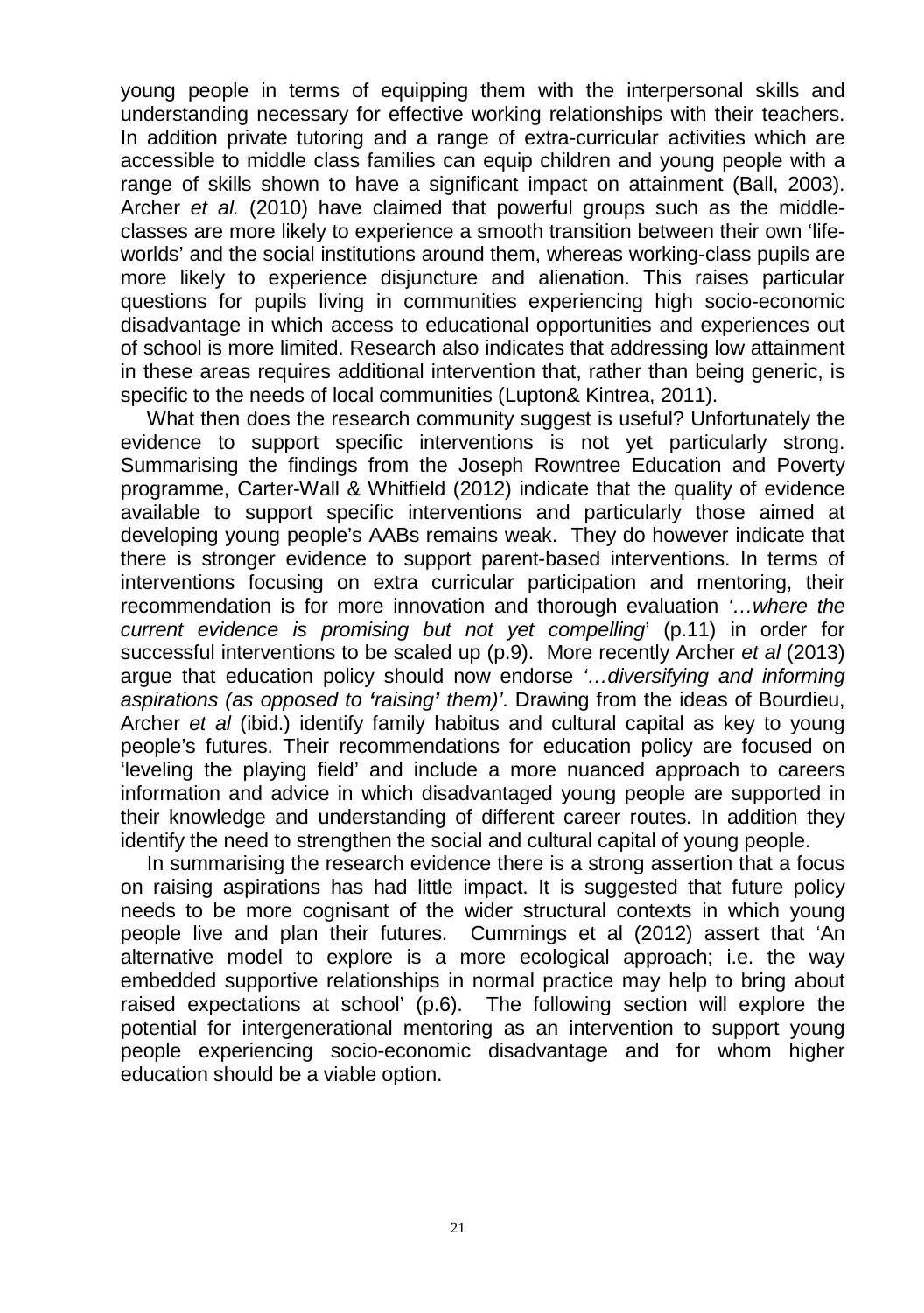# **MENTORING - A WAY FORWARD?**

The research literature on mentoring is diverse, draws widely on studies from the US and spans youth, academic and workplace mentoring (Eby et al, 2010). The focus of this section is on research in the US that has explored educational and particularly school based mentoring programmes. These programmes, largely funded by the US Department of State, have been broadly targeted at those young people '…with the greatest need, particularly those living in rural areas, high-crime areas, troubled home environments, or experiencing educational failure'. Mentors in these programmes have varied widely and included peer mentors, older students and adults of different ages. Mentoring of young people has grown rapidly in the US over the past decade and it is estimated that '…3,000,000 adults now have formal, one-to-one mentoring relationships with young people; an increase of 19% since 2002' (MENTOR, 2006). The Big Brother Big Sisters (BBBS) programme has been a leading organisation in this development delivering both community based mentoring (largely delivered outside the school) and school based mentoring (delivered within school). Studies across this and other programmes have found different forms of mentoring (e.g. involving adults, young people, college students or senior pupils as mentors) to have modest effects in a range of outcomes such as levels of truancy, school-related misconduct and absenteeism, participants' perceived academic abilities and peer support (Rhodes et al 2005). However, a recent meta-analysis of 73 mentoring programmes in the US (DuBois et al 2011) supported the overall effectiveness of mentoring in improving outcomes for young people across the social, emotional, academic and behavioural domains. In addition the authors' analysis placed the effectiveness of mentoring alongside other forms of youth intervention. Typically these projects were founded on the engagement of adult volunteer mentors in a one to one mentoring relationship sustained for a minimum of one year (mentoring sustained beyond a year shows increased benefits for young people).

Mentoring, this research argues, not only improves outcomes for young people but may also arrest decline. Evaluations of the BBBS programme reflect these findings. Analysis by Herrera et al., (2011) and Bernstein et al., (2009) have indicated that overall the impact of mentoring has been beneficial and is worth developing. However concerns are raised about the sustained impact of the programme. A key message was the need for increasingly differentiated research to investigate the ways in which this model of mentoring could be further developed and improved.

Other research on mentoring has developed a more sociological stance in trying to understand its impact. In a broad study of mentoring, Abelev (2009) examined the experiences of 48 people who were first generation college students (the first to attend college in their families), half of whom had progressed to college and half who were established professionals. Aspects of the main findings are particular to the US; some participants were supported in their application to non-local higher performing schools, some received financial support from their mentors, or had personal educational plans drawn up by their mentors. Abelev though located the success of participants in the influence of their mentor: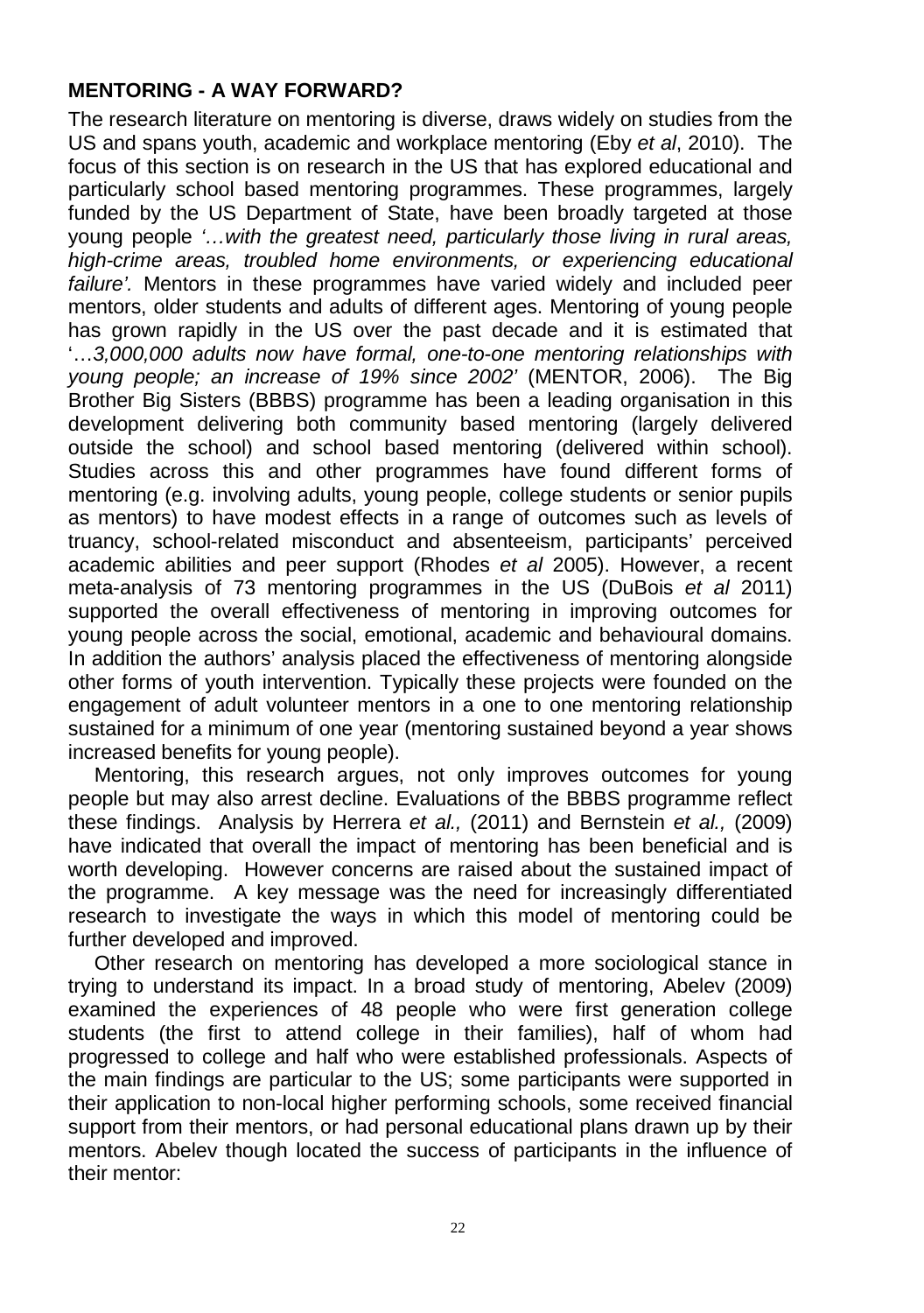…understanding of this milieu was fostered through an ambassador-like mentor from the middle class that both accessed the resources and, by doing so, indirectly and directly taught the respondent the necessary interactional pattern. The mentors' knowledge of the interactional style and how to access resources at critical institutions, and the expectation that the child was entitled to that resource, was important to the process of advancement for each respondent (p.135).

Abelev draws heavily on the Bourdieu's concept of habitus to help understand the experiences of participants, defining it as '…the norms, beliefs, speech patterns and interactional style that members of a group internalize and accept as doxa, or Truth, and then view as common sense, or the way things should be done' (p.135). He argues that one of the main areas in which the difference in habitus between socially advantaged and disadvantaged young people manifests itself is in their interaction with institutions. As a result of their habitus, socially disadvantaged young people inherit what is effectively an interactional deficit which complicates and frustrates their interaction with schools and other powerful educational institutions. Ultimately this restricts their opportunities and, '...as a result, children outside of the middle class do not gain access to important knowledge and resources necessary for maneuvering within the middle class' (p.134).

In summary, US based research (and the small amount of evidence from the UK) which analyses the efficacy of mentoring as a global intervention for young people experiencing different forms of disadvantage indicates a modest positive impact. As the research becomes more differentiated however, the evidence suggests that mentoring for young people experiencing socio-economic disadvantage in particular is likely to have a more significant impact than for other groups (Cummings et al., 2012). Perhaps then it is sensible to concur with Gorard et al (2012) in calling for the funding of more exploratory work in this area – no doubt some projects will fail; but, depending on their efficacy and costeffectiveness, others will potentially progress to substantial and perhaps national programmes of improvement (p.71). For high attaining young people in the UK who come from a background of social disadvantage, and who are constrained in their interactions with the structures and discourses of higher education, a model of mentoring based on Abelev's more sociological positioning appears to hold promise. It is to operationalising such a research and development project that this paper will now turn.

# **DEVELOPING A PILOT MENTORING PROGRAMME**

The research team had a long established relationship with large secondary school (~1000 pupils) located in an area of high socio-economic disadvantage<sup>1</sup>. The focus of this work had progressed from wider analysis of pupil engagement in learning (see Gillies et al, 2010) towards trying to understand the experiences of those pupils who were high attaining and considering applying to enter higher education. These pupils formed a consistent small group of 15-20 pupils within each new S5 year group. The research team conducted research with this group

 $\overline{\phantom{a}}$  $1$  Initially facilitated by engagement in the SFC funded Applied Educational Research programme (AERS).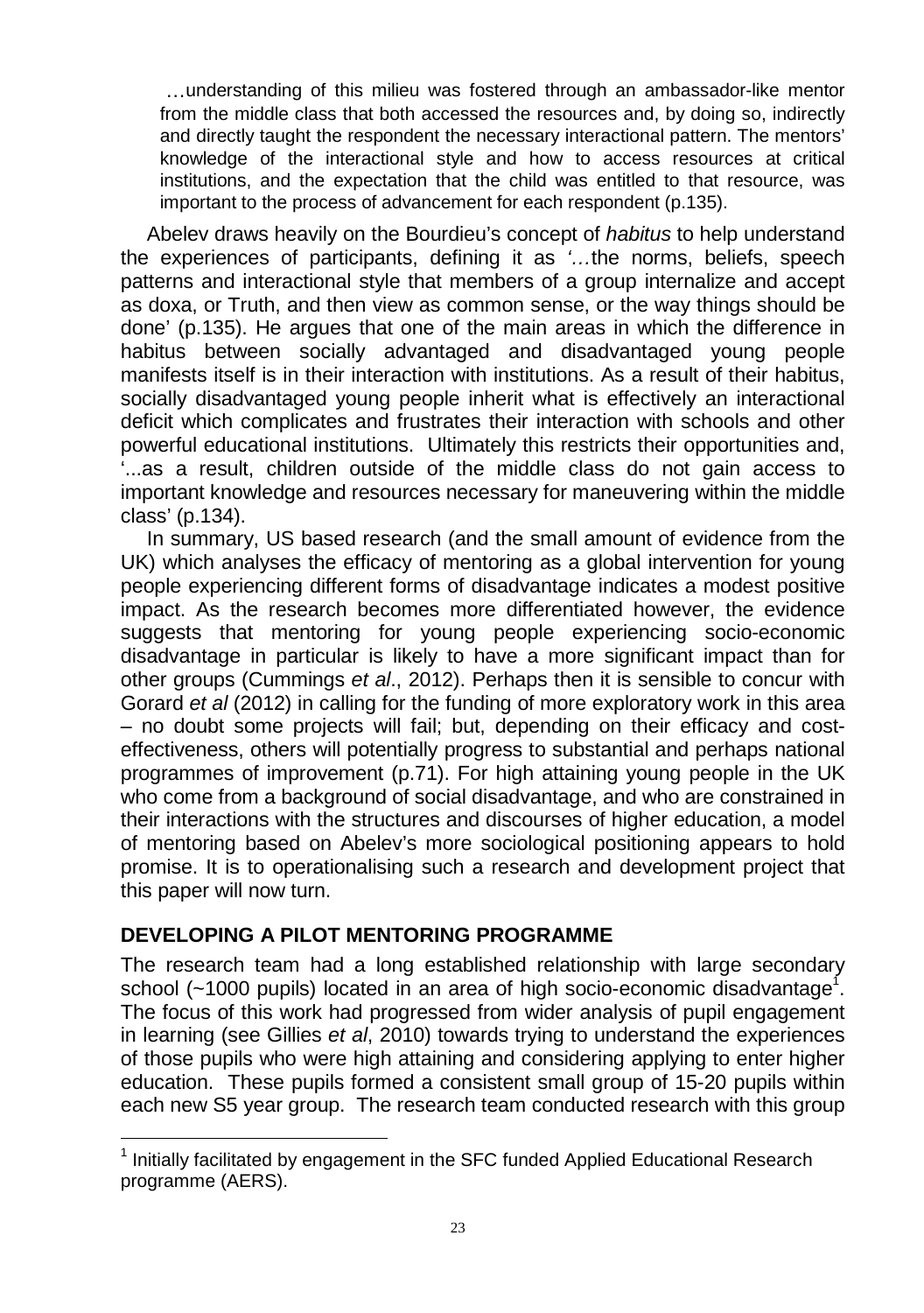exploring their social networks. One striking finding of this research see (Wilson & Hunter, forthcoming) was the unfamiliarity the young people had with higher education and the lack of personal contacts that they could draw on to help them access knowledge about higher education, understand and prepare an application. For example when looking at the networks of family and friends of the 26 young people in the study group one young person had a parent who went to university and another one an uncle. On the basis of these findings and discussion with the school headteacher it was decided that a small pilot project providing adult mentors with professional expertise and experience of higher education may be beneficial.

The main aim of the project was to support and have a positive impact on those S5 and S6 pupils taking their highers and considering progressing to higher education. The mentoring programme was seen as a means to support their studies, help them to navigate the landscape of higher education, support them in the application process and to provide a platform for discussion of their opportunities rather than, potentially, defaulting to a position from which they did not fully consider higher education. The project was conceptualised as a research/development process that would involve data collection, the iterative interpretation and understanding of which would be used to shape the on-going development of the project. The following key research questions shaped the research/development dimension of the project:

- How is the project experienced by all participants?
- In what ways does it impact on their lives?
- If appropriate, what processes need to be developed to expand the project and how do these need to be shaped and improved?
- How can the overall impact of the project be assessed?

# **METHODOLOGY**

The research and development design of the project aligned with the findings of DuBois et al (2011) and Durlak (2011) which draw from a range of studies in the US to affirm the need for mentoring projects to involve collaboration between researchers and practitioners. The action research nature of the project focused on informing the on-going development of the mentoring programme and on establishing and refining effective processes for its delivery.

### Outline of the process

The selection of suitable mentors was crucial to the aims of the project and it was decided that a local university provided several potentially fertile avenues for mentor recruitment. A local university was engaged in the project and advertisements seeking mentors were distributed via email and posters to university alumni and those attending courses within a centre for lifelong learning. Prospective mentors who responded to these advertisements completed a one-page application form outlining their educational background, career background and experience of working with young people. All mentors were at or nearing retirement, had higher education qualifications and represented a range of different professions. Initially twelve mentors were selected from twenty-two applicants to mentor the highest achieving  $5<sup>th</sup>$  or  $6<sup>th</sup>$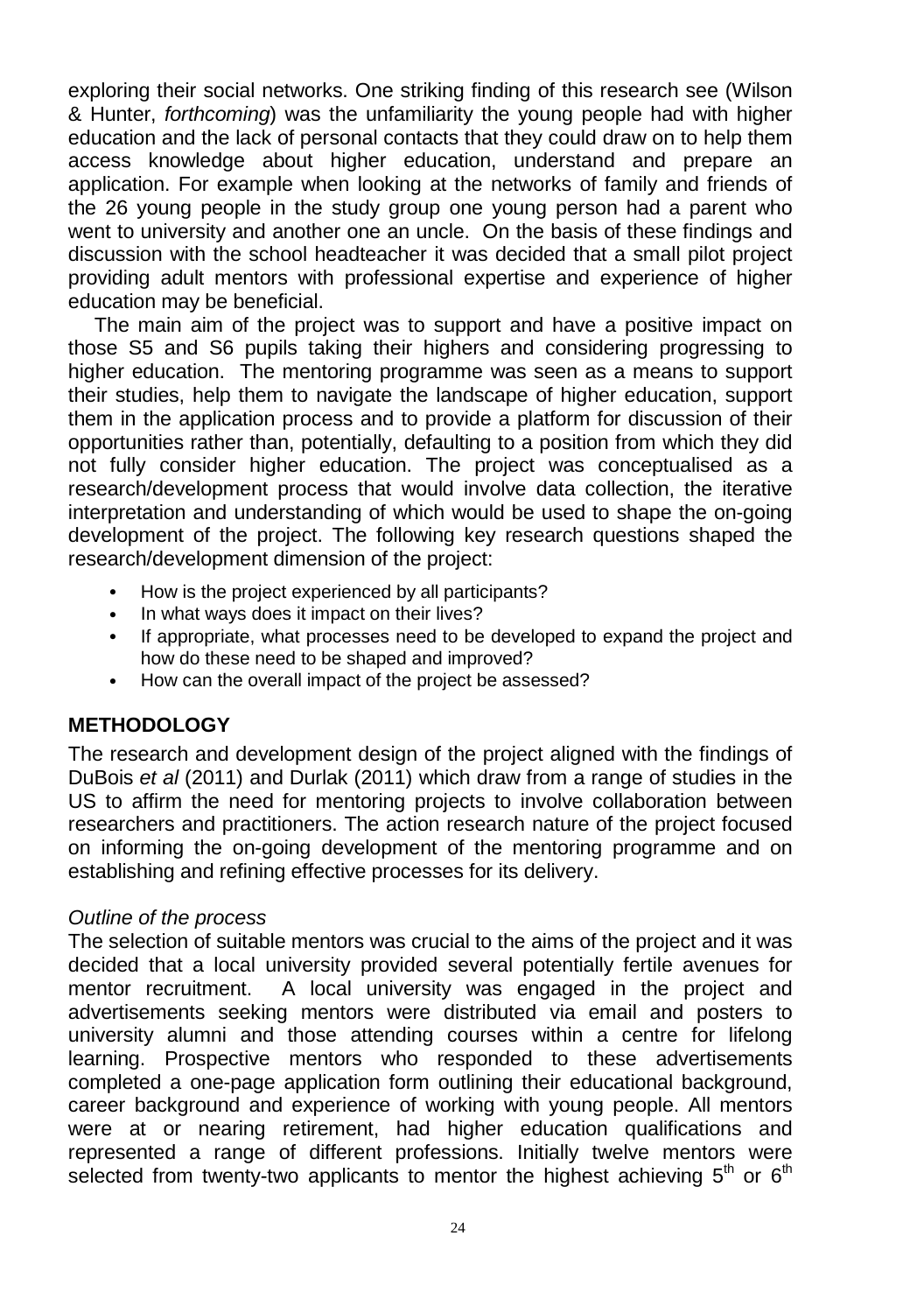year students at the school from February 2011. In initial meetings they were introduced to school staff and received training on child protection issues. Participating mentees were those young people identified by the school as having the potential to gain 5+higher examinations and to be interested in applying for a place in higher education. The young people met with the research team and were invited to participate following a discussion of the aims and nature of the intended project. Mentors and mentees were matched through discussion between the research team, the headteacher and the school's sixth year head. This process drew largely on what mentors had indicated on their application forms as their particular subject/career areas and the subject/careers areas the young people had expressed initial interest in. Mentor and mentees met each other mostly on a weekly basis in one-to-one 40-60 minute sessions that took place in the school library.

#### Data collection

In order to inform the development of the project data collection was on-going throughout and involved different approaches. Firstly, mentors were asked to email reflective notes to a researcher after each of their mentoring sessions. The mentors were asked to describe their experiences of the sessions recounting how they felt the session had progressed and indicating any issues/difficulties arising. All mentors provided notes and these varied from several pages after each session to more short intermittent notes summarising meetings. In addition to this process each of the mentors were interviewed by a researcher on three occasions over the school year. These semi-structured, in depth interviews lasted on average between 40-60mins and were recorded and transcribed for analysis. Mentees were also interviewed at three stages over the course of the project. The interviews sought to help the research team understand whether the mentoring fitted the mentees expectations, whether they perceived it as useful and if they felt there were any improvements that could be made. Mentees were also invited to produce a brief personal summary of their experience of the mentoring process.

In addition several mentors and mentees were also asked to consider whether their sessions could be audio recorded. This process was intended to give the research team an insight into the dynamics and nature of developing mentor/mentee relationship. Several mentoring sessions were recorded from two mentoring relationships, involving a retired civil engineer and a retired doctor, the subjects of the case studies below. Further data were gathered through focus groups held with mentors towards the end of the project. These were designed to enable mentors to meet with each other, share experiences and discuss further ways in which they could support their mentees. The mentees were also invited to respond to the project development and several focus groups were held with mentees during the course of the project. The interviews, field notes and recordings that were collected as part of the research have generated an extended narrative and genealogy for each of the mentoring relationships.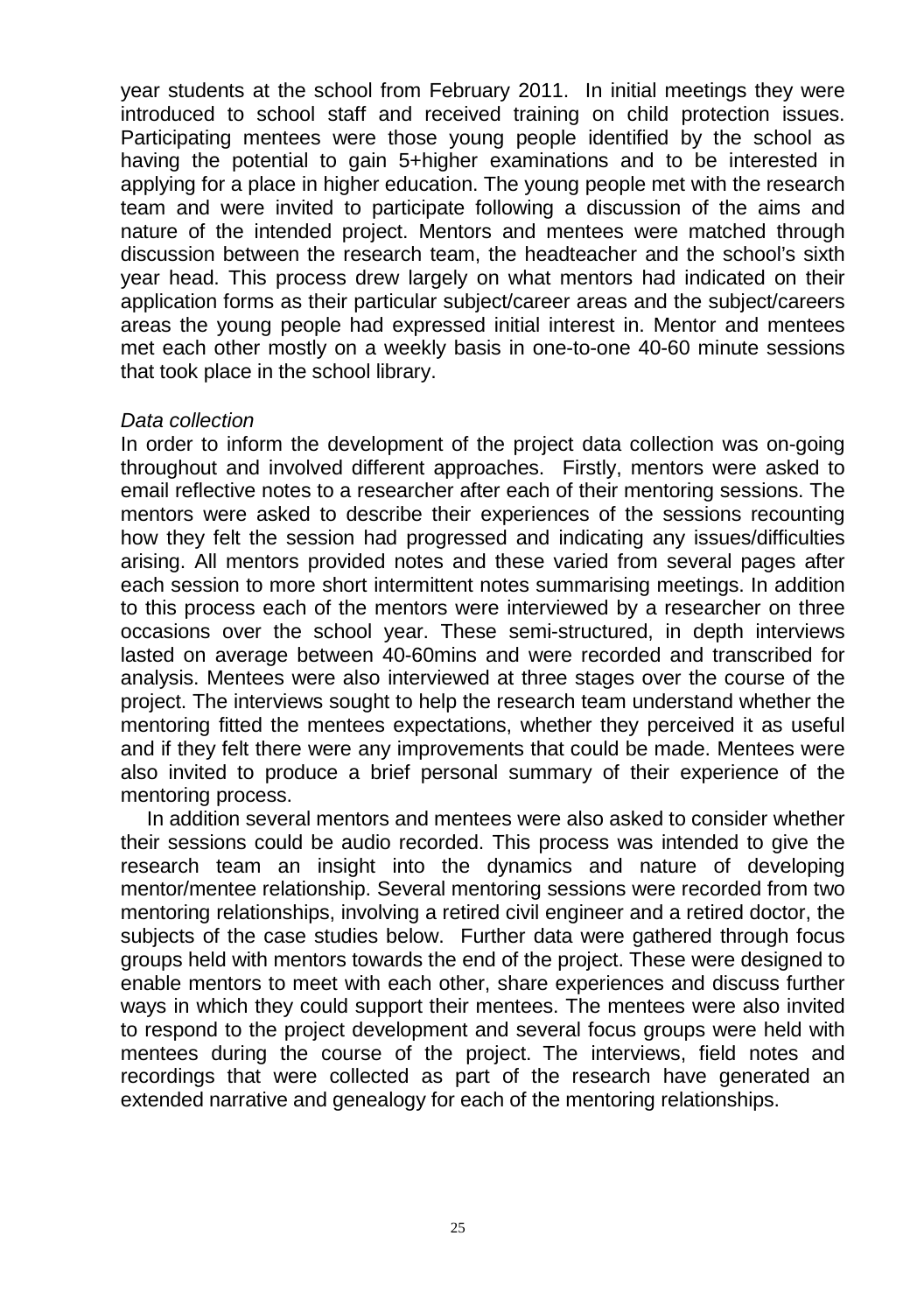# **KEY FINDINGS FROM THE PROJECT**

In the following section data are presented from three different sources. The first presents a case study of one of the mentoring relationships (drawn primarily from interviews with mentor/mentee and recordings of mentoring sessions), the second is a more mentor orientated account drawn from mentor notes/reflections and the third is a mentee reflection on their mentoring experience.

#### Mentoring relationships – a case study

Paul's original career plans were focused on leaving school and '...going into some sort of business, perhaps running a well known franchise'. However he entered S5 with very good standard grades and quickly realised that with further study a number of careers he previously had not considered were potentially within reach:

It's just since the exam results, I didn't realise I could do as well as I could so I didn't really expect to be able to go to university at first … but now I do (extract from interview).

At this point Paul began to consider a range of careers. He talked about becoming an architect as well as studying dentistry, medicine and veterinary science. He was attracted to the glamour of medicine and joked about wearing a white coat. Thinking further about medicine he used an appointment with his GP to discuss what being a doctor was like and how to apply to university. Throughout this process Paul was unable to draw on knowledge or experience from his family or wider social circle no members of which had attended university. At this point Paul was introduced to his mentor who was a retired physician:

When I first met my mentor I didn't know what to think of her, I didn't know anything about her- other than she was a retired doctor. It was a new experience since I had never spoken to a doctor on a personal level before and I don't have any doctors or people who work in a medical field in my family. However she was friendly, talkative and a bit assertive and I think we both enjoyed each other's company (extract from interview).

Their initial discussions focused on mapping out and discussing the different careers that Paul was considering. As the year progressed Paul and his mentor worked through a number of different career options with his mentor discussing with him the advantages and disadvantages of different professions and the diversity of potential roles within them. Paul was also supported by his mentor's partner, (a retired statistician) who helped him with his higher maths. His mentor also introduced him to her neighbours who were a practising dentist and optometrist; she organised work experience for him with these professionals and he also went with her on a tour of the collections at the Royal College of Physicians and Surgeons. Paul subsequently became more attracted to dentistry and what he understood were more sociable hours and potentially less stressful working conditions than those offered by a career in medicine: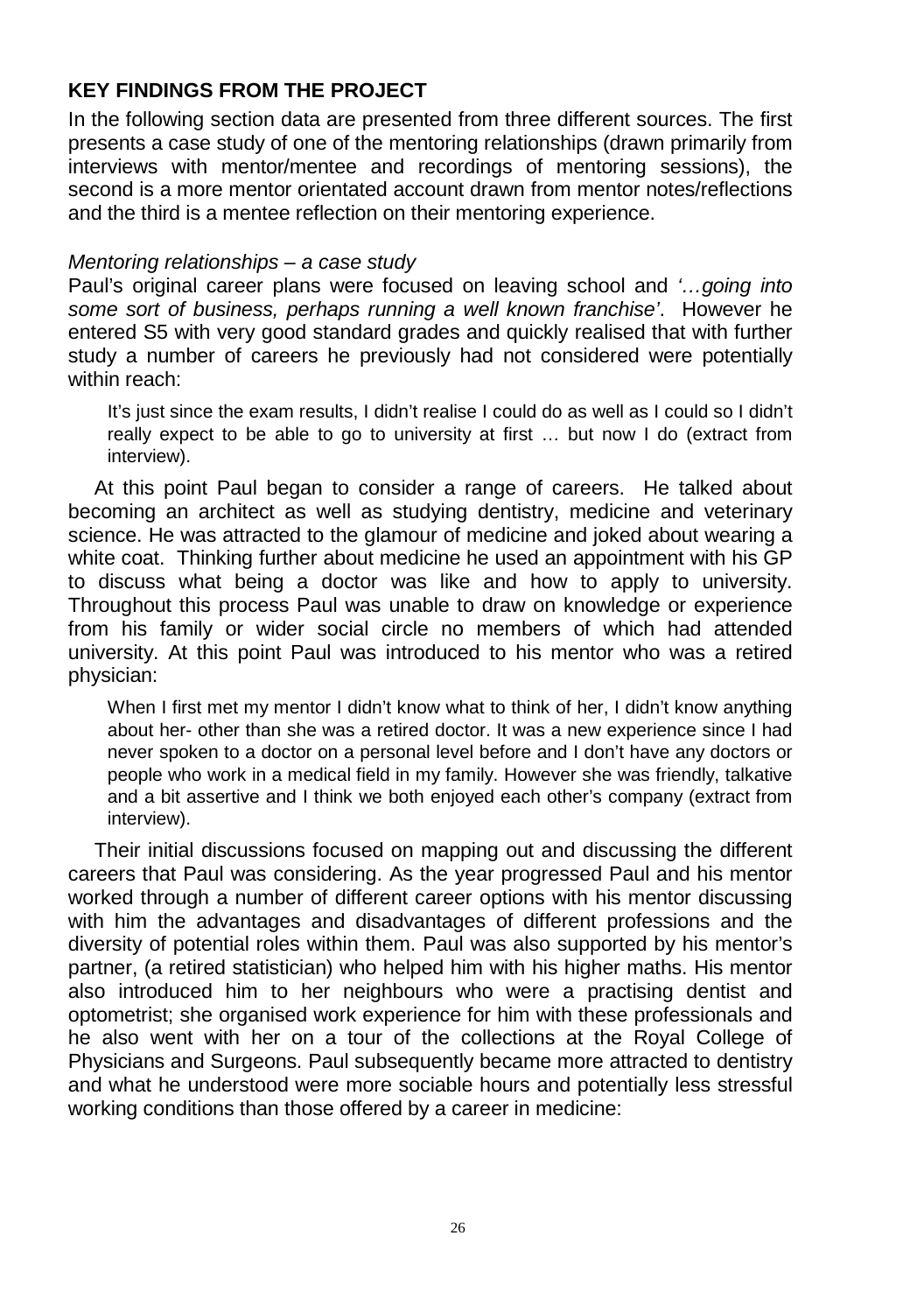**Mentor**: Have you tried writing down for yourself a list of what you think are the advantages of going into medicine, or dentistry or veterinary medicine or what are the disadvantages?

**Paul**: Not really, I've kind of thought about it though, in my head, I think I'd rather do dentistry for the social hours than medicine because, well that's what I've been told anyway, the social hours for dentistry are much better.

**Mentor**: The hours for dentistry are better because on the whole, no one really offers much out of hours dentistry though people perhaps need it, they don't get it. But there are a whole lot of fields in medicine where you can do very sociable hours, it depends on what you want to do – you know what speciality you go into, there are lots and lots of specialities – if you're in a very acute medicine or surgery, if you did obstetrics, but you can do things like public health, and pathology and a whole range of specialities in medicine that don't involve anti-social hours… But if you're thinking of the hours it is important because some people run on adrenalin, they love 3 o'clock in the morning and off they go, that was never for me…

**Paul:** I doubt that's for me either (extract from mentoring session).

As Paul and his mentor began to work towards dentistry as a firm choice a number of issues appeared that were important to address. Primarily, Paul's mentor identified difficulties with his English and specifically the need for him to increase his reading, vocabulary and general expression both for achieving the necessary grade B or above in Higher English but also for his performance at interview. To address this, his mentor read his higher English course texts, had her friends read texts and provide commentaries for Paul and also worked with him on his coursework. Keen to develop his reading she encouraged him to read the broadsheet newspapers bringing him copies of the Herald, Observer and Guardian newspapers (which his local newsagent did not stock) and directing him to specific articles. Paul enjoyed meeting his mentor and flourished with the support she offered:

You get somebody different in that isn't a teacher. You can get to know them and they find out what your passion is and what you want to do and they'll do everything they can to help you…'cause [mentor] read two novels for me just so that I could maybe improve my English skills and I thought that that was really good 'cause it made me more determined as I knew somebody was doing this for me. It really increased my confidence that I could do a critical essay and my marks started to go up… in an ideal world everybody should get a mentor…(extract from interview).

Further academic support was organised for Paul by his mentor in the form of ongoing Maths tuition from her partner that sat alongside their mentoring sessions. In addition to this effort Paul's mentor identified the need for him to prepare adequately for the UKCAT tests. Aware that other young people had the advantage of organised classes in school that offered tutoring and practice for the UKCAT she ordered copies of the test through the school library and organised timed practice sessions for Paul. Paul's mentor though was conscious that not just the highest academic grades were necessary for his successful entry to dentistry. His overall life experience appeared limited when it came to the prospect of preparing personal statements for UCAS application and preparing for potential course interviews: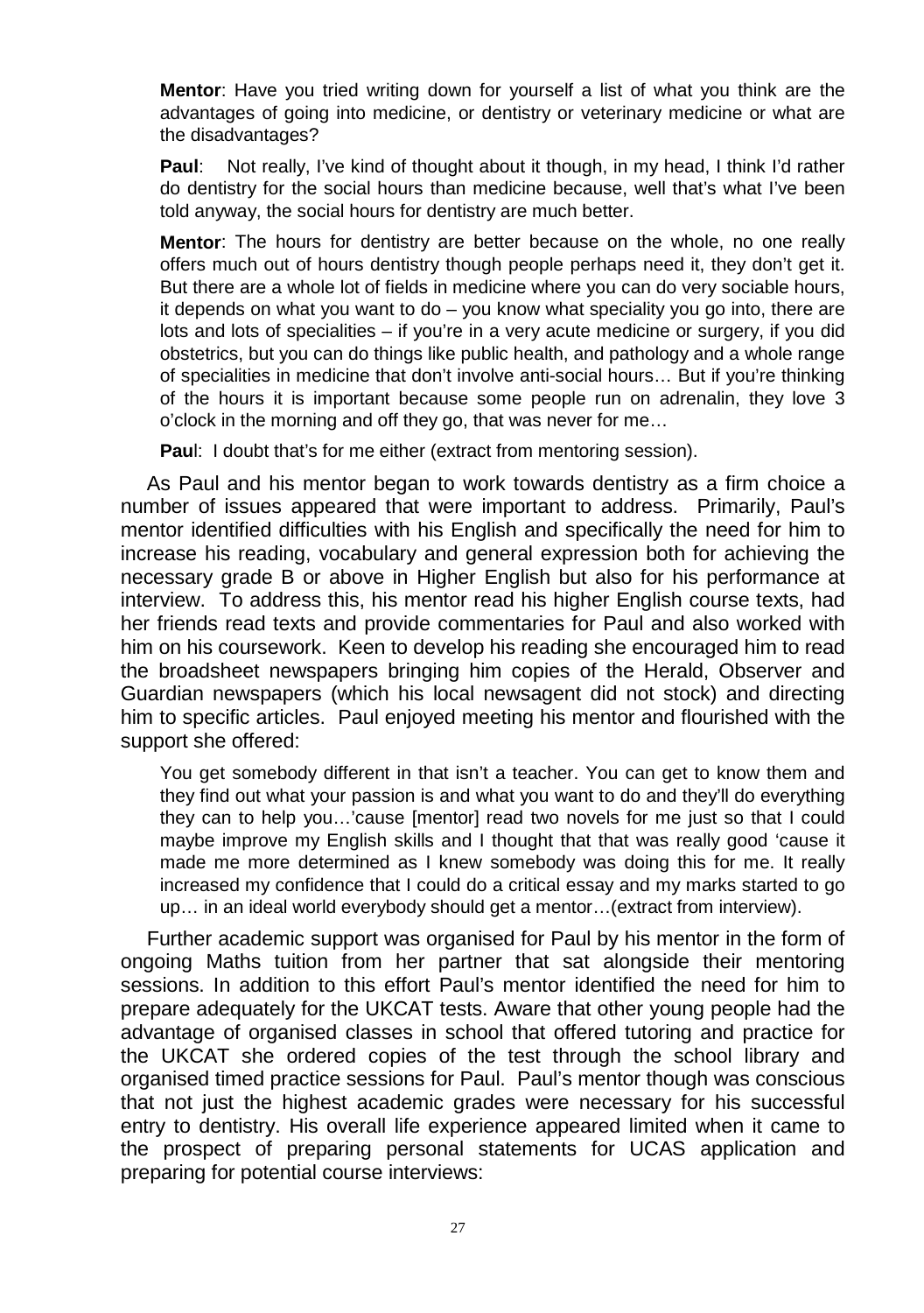In a high demand specialty he is going to have to have the grades but he is also going to have to have background noise…(extract from mentor interview).

In addition to facilitating work experience Paul's mentor encouraged him to access all the support available. Paul participated in the Reach programme<sup>2</sup> and attended university open days and summer schools. He also joined the St John Ambulance service. Paul's mentor recognized all these activities as essential to broaden the experience he could draw on before presenting himself in personal statements and for interview. Paul's mentor also became concerned about his diet. She was aware that he walked for forty-five minutes to school without taking any breakfast. She encouraged him to eat more healthily:

Diet: is improving in terms of fruit consumption-now - has special peeler for his Kiwi fruits! However he does not eat breakfast - does not feel like eating in the morning. We discussed that there is a major body of evidence about better concentration and mental agility in those who do eat breakfast. He has agreed to try to eat a banana and a cereal bar as he walks to school. Lunch menu of chips and a spicy 'Subway' not optimal, but suspect that will be difficult to remedy at this stage. Will revisit later (extract from mentor notes).

Paul accepted this advice and alluded to the benefits:

I think I had strawberries before my English exam and I did quite well in that exam, I don't think I would put it all down to the strawberries but my brain was working a wee bit better that morning [laughing] (extract from interview).

The breadth of effort from Paul's mentor was extensive but she had a firm belief that Paul needed support in a wide range of areas:

What seemed like very small things taken together give a little less confidence, a little less breadth of experience. The teacher didn't have time to spend with him individually. It was going to be quite hard for him to compete and it is about getting him over a series of obstacles and these are hidden obstacles, they are not overt…he had no real contact with anyone who had been to university (extract from mentor interview).

Paul achieved the required grades, attained the necessary UKCAT score and had a successful interview. He is now studying dentistry and is in his second year. He is still supported by his mentor.

# **MENTORING RELATIONSHIPS – A MENTOR'S ROLE**

Sally is a retired academic of 40 years experience. On applying to the mentoring programme she described her possible contribution to the project as such:

I can deliver specific subject support on biology and geography etc. (I would really struggle with maths). Happy to give general support and advice on preparing for university learning etc (extract from mentor application form).

 $\overline{a}$  $2$ See http://www.gla.ac.uk/about/wideningparticipation/reach/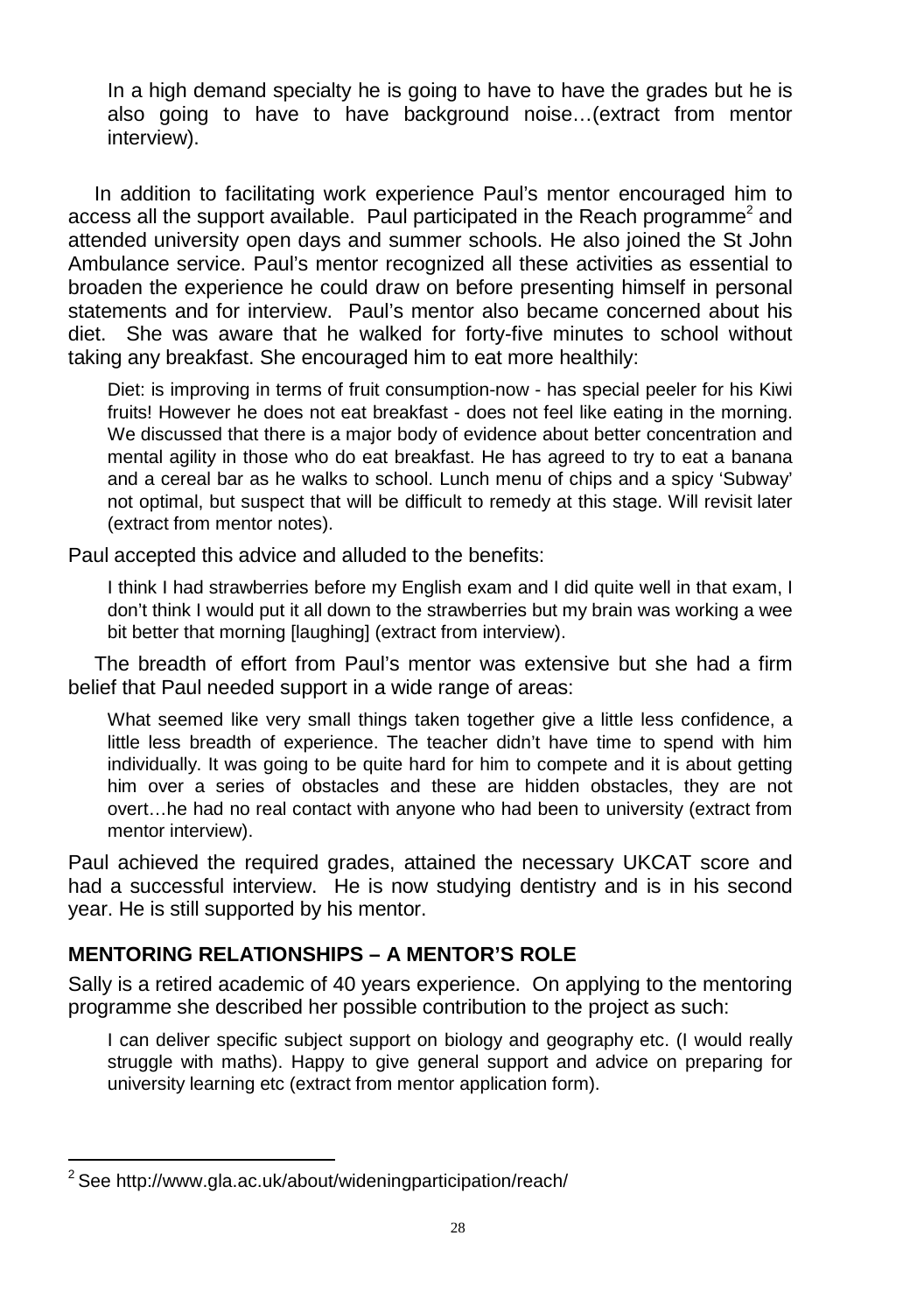Sally was a paired with June, a young woman who entered S6 following successful higher examinations in which she achieved grades of BBBC. June was undecided about what to apply for at university and unsure that she could achieve the necessary grades in S6 to secure her chosen course. During one interview Sally recalled that June had been given notes about a topic that the teacher was not actually going to be able to cover in detail during classwork. June was worried that this was an impossible task for her and that her overall grade would suffer. Sally had experience in the subject area but recognised that the assistance June needed was in how to approach reading about and understanding the topic. Sally focused on helping June to read more independently, identify the key issues, progress her understanding of the topic and make her own notes. In parallel with such specific study support June and her mentor discussed her thoughts about university and the different options open to her. These discussions were carried out in mixture of one to one meetings and email correspondence:

**Mentor**: '…Have you managed your visit to Stirling University yet? I hope you do get to see that campus and get some sense of the student life in a place like that. How did the geography prelim go? Did the work we did on the Colorado River pay off? Have you identified parts of the curriculum we should investigate before the Highers themselves? Are there some other things you would like me to discuss with you? Let me know and I will try to maintain our conversations in writing while I am away (extract from email correspondence).

**June:** Thanks for taking the time to write to me, I hope your enjoying your time in America and enjoy your break with your husband. I haven't visited Stirling University yet and still haven't had a reply to my university application to them. I was at Glasgow University last week with my school and got a feel of what student life will be like as I participated in a seminar and got a tour of the university. The geography prelim went great!! I got 91% in paper 2 which is the paper where the Colorado River was in it and I would like to take this time to thank you for all the help you gave me. I also got 72% in paper 1 which have me an overall mark of 82%. This then means I got that A I really wanted and needed (extract from email correspondence).

Sally felt that the one to one conversations they had were crucial to June's success and were times when she could receive support that was difficult to access anywhere else:

I was matched with June because she needed an A in geography. This student picked up clues and ideas in our conversations and followed them up. For example we were talking about Stirling University as a campus experience. I suggested that she should read Virginia Wolf's "A Room of One's Own". I recommended as an easy weekend read. Next time we met she had read the book and was looking for more! The meetings were dialogues where June set the agenda and I contributed my experience and views. It was a privilege to see this young woman gain confidence and assurance. At the end of one meeting I commented "June you are just the kind of person who needs to go to university. You have just the right interests and approach to learning. You will love the experience!" She grew two inches beside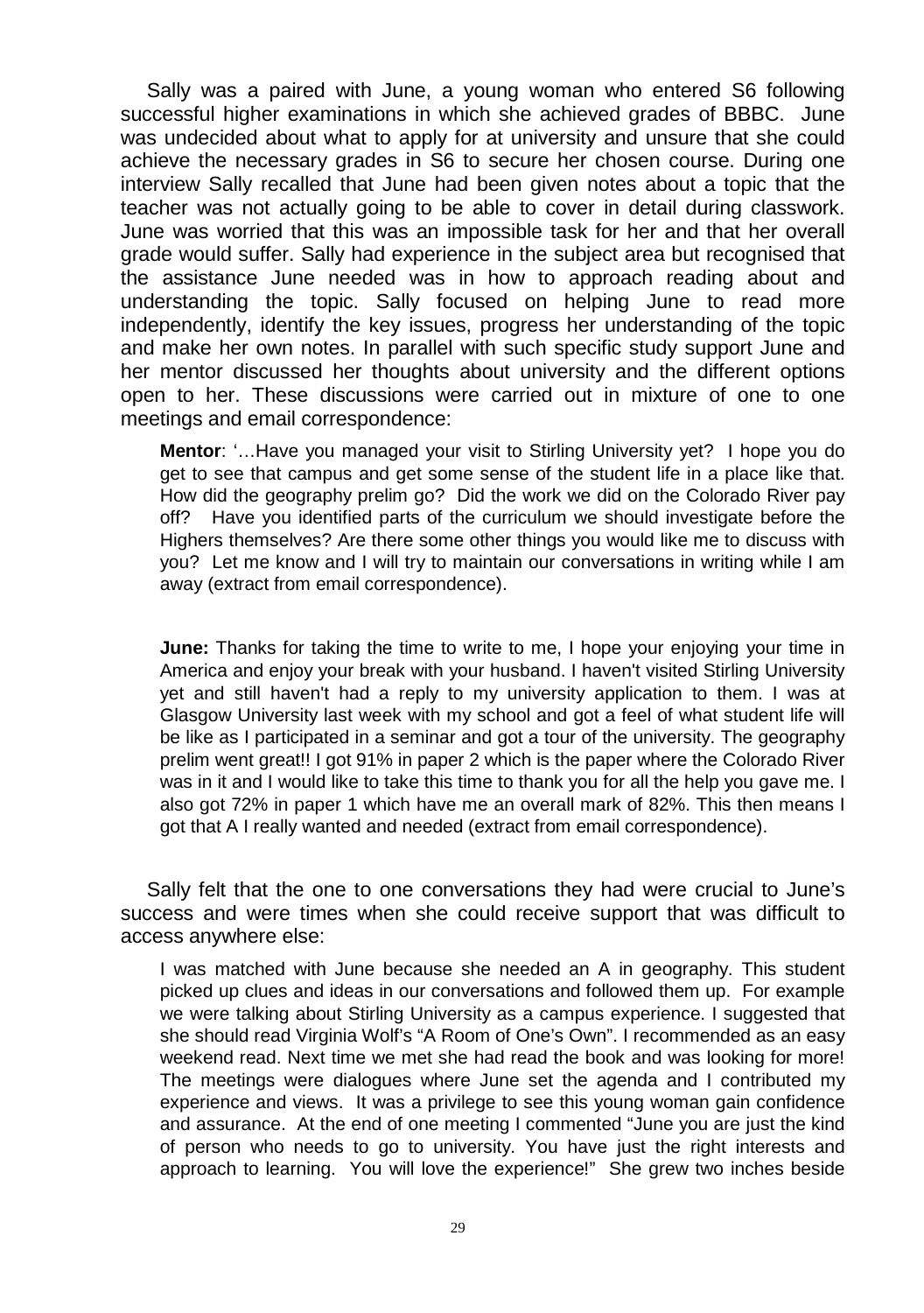me. Had no one else told her she was academic and intelligent? June got her required A grade and is now studying at the University of Glasgow (extract from mentor notes).

As June's university applications were considered she received a rejection from one of her main choices on the basis of her higher results. This was a surprise to June and her mentor. June was disappointed by this and her confidence that she could progress into HE was shaken. Sally drew on her contacts within HE to discover that this was not a routine or indeed correct response from the institution. She encouraged June to request an explanation from the university as to the grounds for her rejection. June was unaware that this was possible and felt that it was too forward or impertinent a tactic. However Sally persisted by urging June to assert herself more fully and take responsibility for the situation given the implications it may have for her future. Sally emphasized to June that she had the capacity to assert herself as a young independent woman who '…could make her own way and decide her own future'. The outcome was that June questioned her rejection, an error was detected and she received a revised offer.

Sally found these instances in her mentoring role to be extremely rewarding. She considered specific subject support as useful in establishing her relationships with young people but emphasized the value of the role of a friend as crucial:

I felt at first I would be like a grandmother! But I didn't. I ended up more like a friend. a good friend a different friend…so I have got this mission now almost of seeing this girl not get just to university but to graduate (extract from mentor notes).

### **MENTORING RELATIONSHIPS – PUPIL REFLECTIONS**

Jackie was invited to join the mentoring programme in her  $6<sup>th</sup>$  year at school. The following account of her experience of the programme was written as she entered her second year at university.

When I met my mentor in  $6<sup>th</sup>$  year it was evident from the first meeting I would greatly benefit from the process. Although the process was new I connected with my mentor due to the common interest in English. I received a lot of help from my mentor over the course of the year ranging from simply discussing university to annotation of poetry and help with my advanced higher dissertation and creative writing. My mentor discussed my options with me about university as I wasn't entirely sure what career path I wanted to follow. I was interested in studying English, History or Law but I finally decided to pursue Law. The support my mentor was able to offer was entirely different from the help I received at home or at school. Although I received a great deal of support from my English teacher I was able to have more time and specific help from my mentor. The support also differed from home in that I could discuss English and poetry with someone who knew a great deal about it being a retired English teacher. It also helped discussing university as no one in my family has been to university before and knew little about the process of applying or choosing the best course to suit me. I think the mentoring process as a whole is fantastic and I feel it is something more pupils should be able to benefit from. The mentoring process has made me more confident in discussing my ideas as I found being treated equally from someone who had more experience gave me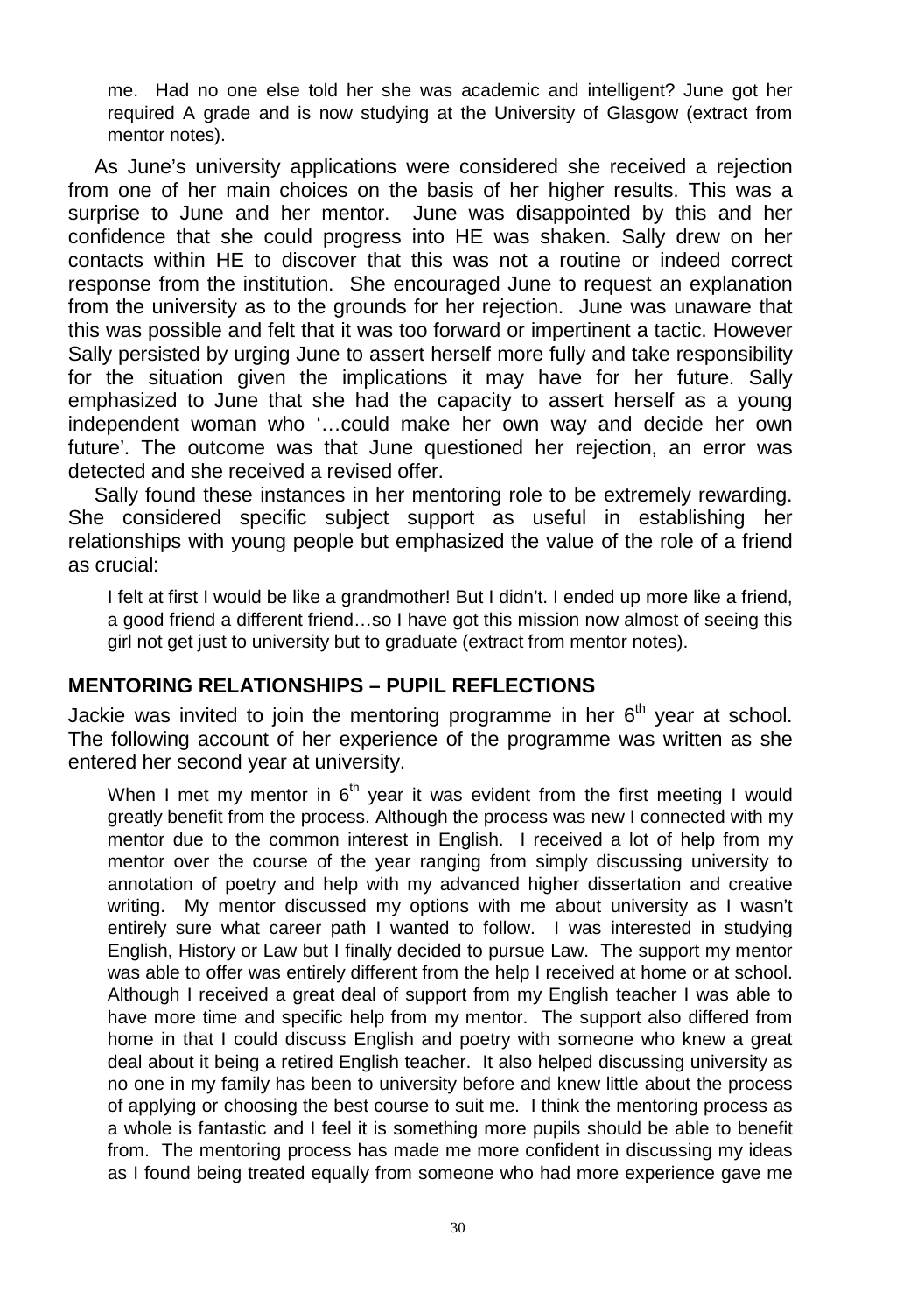confidence in my abilities and putting forward my thoughts. I also feel it helped a great deal in ensuring that I chose the best course for me as I was able to fully discuss my options with someone who had more life experience and knowledge of some of the professions I was interested in.

It is important to note that for the young people like Jackie and for her peers on the mentoring programme, successful standard grade examination results in their S4 year<sup>3</sup> was often their first convincing indication of their academic potential. This was followed by a realisation for some that university and perhaps a professional career was now a realistic option for them. While mentoring provided a vital role in supporting and realising these new ambitions it had only a small window in which to make progress as within the Scottish system young people progress from Higher National examinations to Higher and Advanced Higher examinations in successive years leaving many pupils a little over 13 months to identify a career and navigate towards it. There is also the added difficulty of choosing appropriate subjects at the correct time in order to satisfy different course entry requirements. This is not the smooth transition that Archer et al alluded to for young people from the middle classes. Rather it is a pressured and uncertain time during which the young people have much to learn, have little room to make mistakes and must constantly reaffirm their ambitions against a back-drop of wavering self-confidence and financial pressures.

# **DISCUSSION**

 $\overline{a}$ 

The data presented above offer us an in-depth insight into the role of mentoring. Perhaps most easily identifiable is the young people's reliance on their mentors as a source of different forms of knowledge and support. In the initial stages of the process a number of the mentor/mentee relationships could have been characterised as closer to tutoring than mentoring. An academic focus was practical in early meetings as it provided useful commonality for mentor/mentee discussions. As relationships developed, this focus appeared to broaden. Paul's mentor was critical to equipping him with an understanding of what a career in medicine and then dentistry would actually involve. This helped him gain an understanding of the profession he was interested in but also, crucially, enabled him to orientate correctly towards a successful application. Work experience, voluntary work, engagement with current affairs and practising the UKCAT were vital aspects of Paul's entry into dentistry and were identified as important, organised and supported by his mentor. Likewise Jackie drew on her mentor to help her understand her different options and the careers that each could lead to. Her eventual focus on and successful entry into studying law followed advice and discussion with her mentor as well as targeted academic support with her English.

These data illustrate a range of different challenges experienced by the young people and are representative of the wider 'pressures of school, community and society' acting on young people and which St Clair, Kintrea & Houston (2011) urge that developmental work should now be focused on. Certainly the cumulative impact of these challenges may lead to the 'circumscribing' of the

 $3$  Fourth year of secondary school, approximate age 15.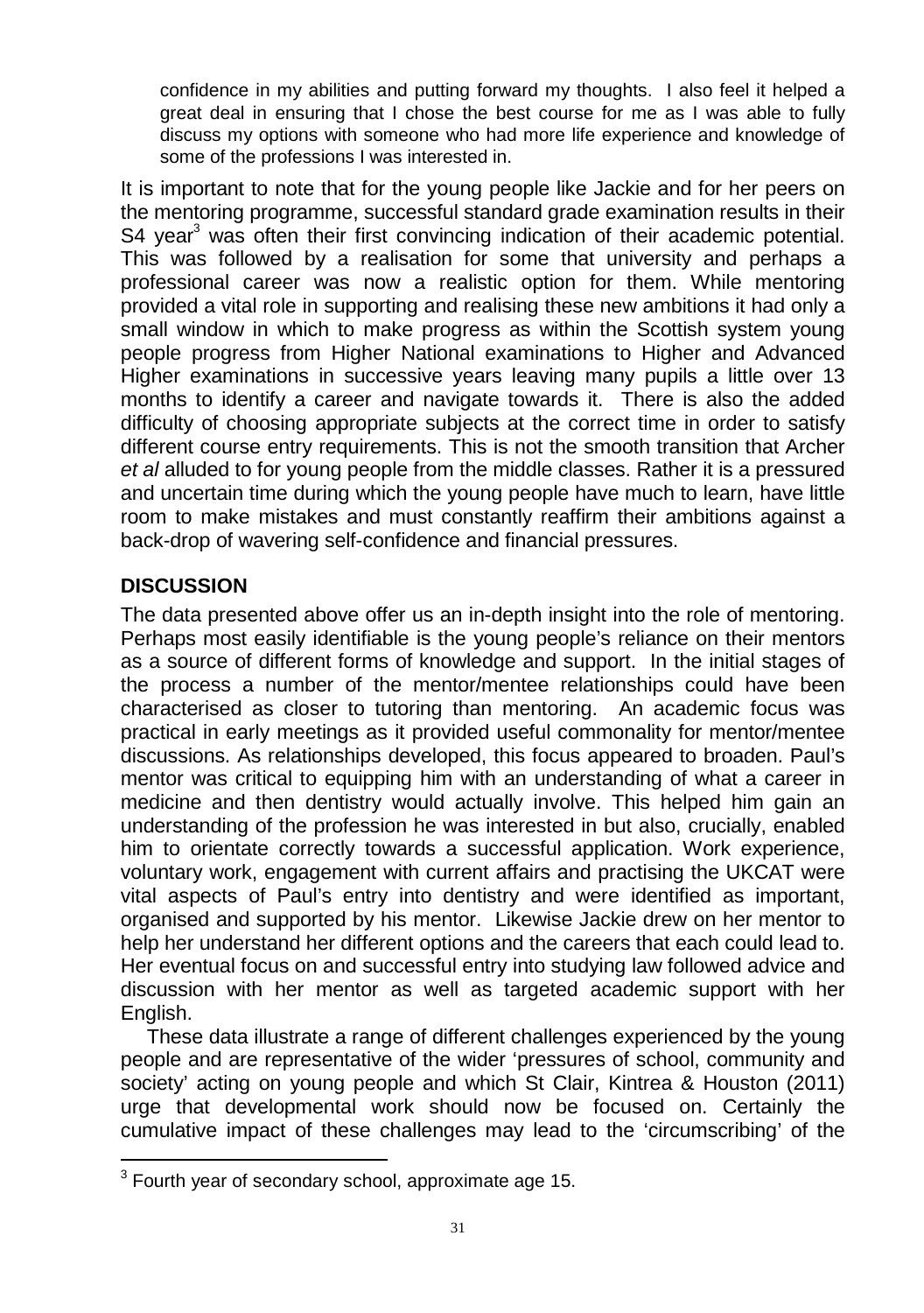young people's aspirations as identified by Archer Hollingworth & Mendick (2010). However these findings also resonate closely with the work of Abelev and the concept of an interactional deficit in particular. The young people on the mentoring programme were academically able and indeed aspired to go to university; yet even with satisfactory higher grades their progress was problematic and uncertain. In a situation where some independent schools provide dedicated UKCAT lessons for pupils, Paul would have been at a disadvantage had his mentor not known the landscape and helped him to navigate it more successfully. Likewise, June had accepted a rejection from one of her chosen universities before being encouraged by her mentor to consider what had happened, to seek explanation and successfully challenge the decision.

A proportion of mentors efforts were therefore focused around mentees' interactional deficits and ranged from supporting the acquisition of illusive practical knowledge such as practising the UKCAT to wider issues of challenging institutional decisions, cultivating mentees' general knowledge, their vocabulary, use of language and even their tastes in literature. The 'interactional deficits' that the data shows the young people were subject to are arguably the product of higher education, whose recruitment processes operationalise and sustain a normative middle class habitus. Through addressing 'deficits' in their mentees' language, vocabulary, general knowledge and on two occasions their clothing for interview, mentors had to make explicit that which was implicitly expected of young people in their application process to higher education. The findings of this project further concur with Abelev (2009, p.127) in suggesting that part of what the mentors had to nurture in mentees was not just a growing knowledge of opportunities and resources but a sense of their personal entitlement to these.

In terms of the development of mentoring it is important to recognise that success in addressing these issues was dependant upon ongoing, supportive, mentoring relationships. Paul relied on his mentor to maintain his confidence as he addressed each hurdle of the application process and moved incrementally closer to realising his ambition. June experienced difficulties in her studying and had a rejection from one university application. These events shook their selfconfidence and threatened her continued interest in moving into HE but her mentor provided the support necessary for her to reconsider her position, adapt her plans and renew her confidence and enthusiasm. Such involved and very personal support was only possible within relationships between mentors that could support high levels of mutual understanding and trust. For some, this ensured an ongoing mentoring role as the young people progressed into higher education.

A necessary element of this process was the time which individual mentors were able to dedicate towards the mentoring process. Drawing largely from retired professionals the project was able to establish weekly and at times fortnightly meetings between mentors and mentees. Considering the time needed for mentors to travel to and from the school and to conduct the necessary research to support their mentees, the time commitment from each mentor was close to one half day per week. This represents a considerable resource being mobilised at minimal cost and being made available to the school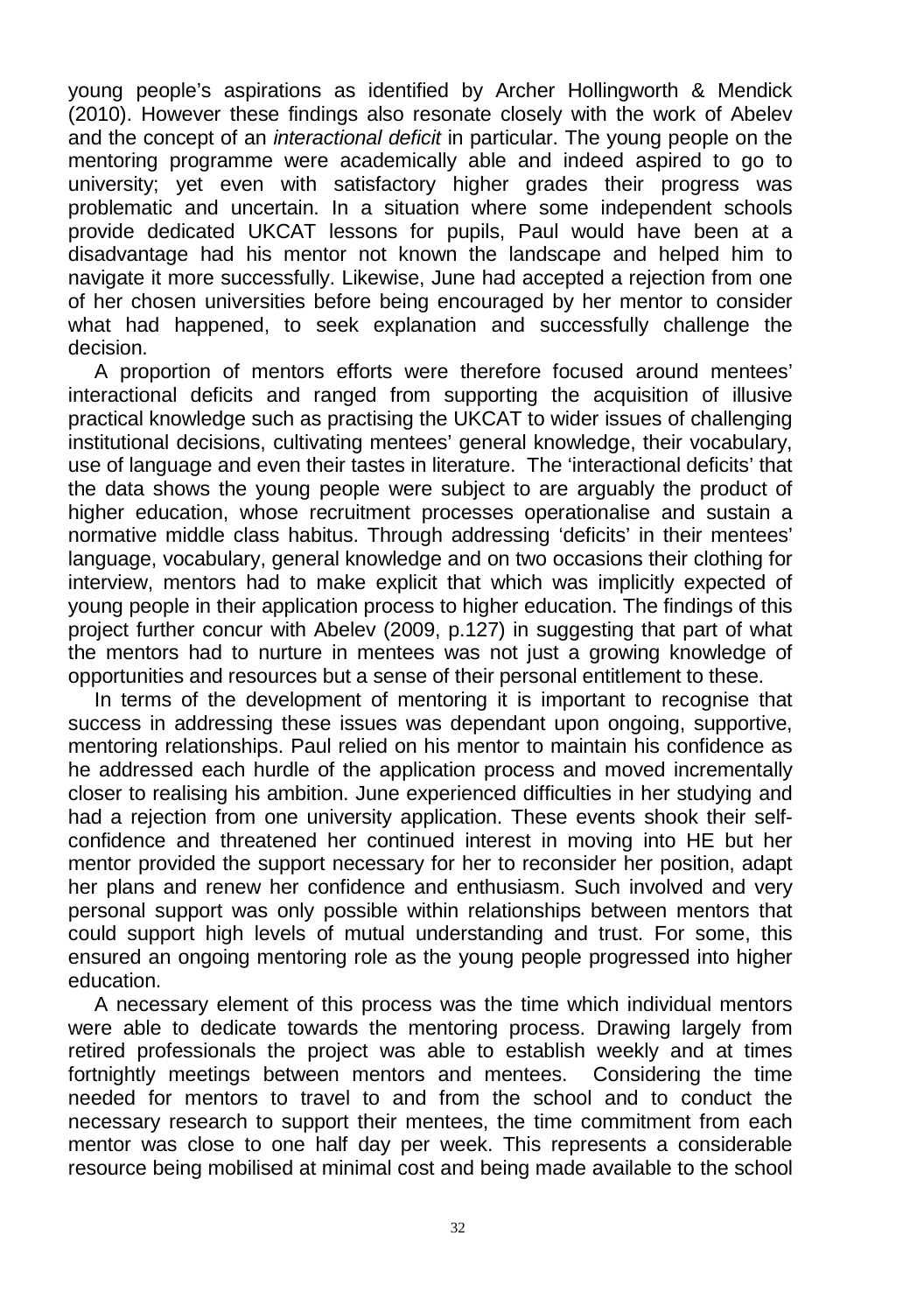community and other existing programmes to widen access. The project illustrates that mentors have the capacity to act as catalysts in the process of supporting young people into higher education. The evidence also suggests that many mentors (as illustrated by Sally) personally valued their role, reported the process as very satisfying and continued their mentoring in successive years with new mentees.

## **CONCLUSION**

At first glance the evidence from this study aligns with the wider, largely international literature on mentoring. While operating in a different cultural context to much of the US based research, the study also points towards the value of mentoring as an intervention for higher attaining young people experiencing socio-economic disadvantage. Building on the evidence of much of the UK literature, this is a model of mentoring which presents an affordable opportunity for intervening to support widening access to higher education. The data collected as part of the research dimension further suggests that mentoring of the kind described has the potential to foster the social capital identified by Archer et al as being crucial to 'levelling the playing field' for pupils experiencing socio-economic disadvantage. Indeed, engaging with mentoring as an intervention from a research and development perspective is crucial. A research informed examination of the mentoring process doesn't just help provide a model for effective mentoring. It also provides identification and understanding of the processes by which young people experiencing socio-economic disadvantage are placed at a disadvantage as they seek progression into higher education. It illuminates more precisely the reality of inequality, the ways in which these young people may struggle to engage with institutions and those institutional processes with which their more socio-economically advantaged (and thus culturally literate) peers are more familiar and less intimidated by.

The illumination of these processes and the manner in which they can be addressed will be crucial as Scotland progresses towards the implementation of outcome agreements for HEIs which demand increases to the numbers of students entering higher education from low socio-economic backgrounds. The persistent policy focus on addressing the deficits of this group of young people needs to now shift towards challenging the structural barriers that can stunt their educational progress. A focus on expanding intergenerational mentoring offers one, research informed and innovative practical step towards this. An iterative form of research and development in this area will provide opportunity for mentoring to be informed and refined as it progresses. Most crucially, intergenerational mentoring offers a process, long awaited, through which social and cultural capital can be infused.

# **REFERENCES**

Abelev, M. S. (2009) Advancing out of poverty: Social class worldview and its relation to resilience. Journal of Adolescent Research, 24, 114-141.

Althusser, L. (2001) From Ideology and Ideological State Apparatuses, in V.B Leitch, W. E. Cain, L. Finke, B. Johnson, et al. (eds) The Norton Anthology of Theory and Criticism, New York: W. W. Norton & Co.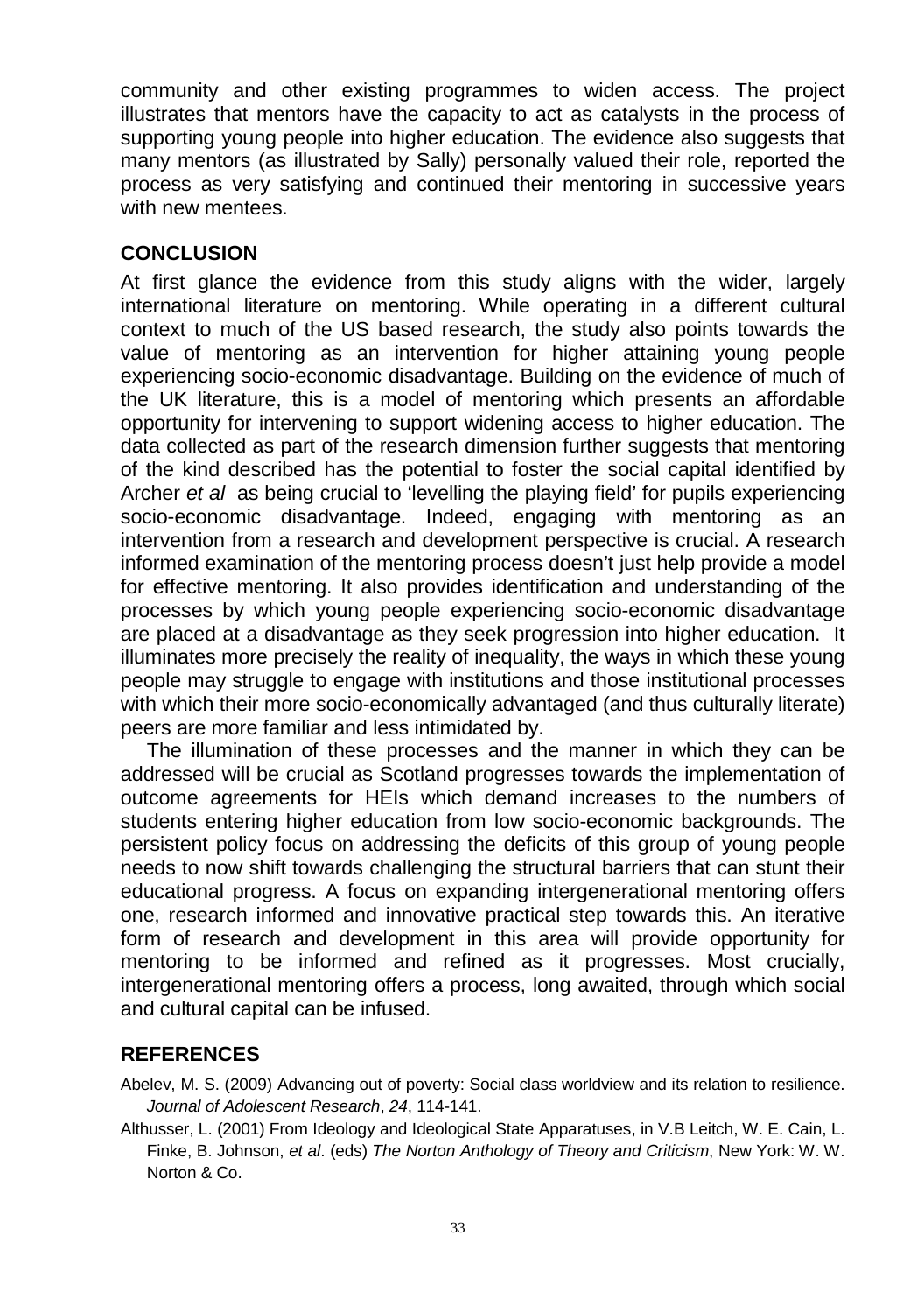- Archer, L., Hollingworth, S., & Mendrick, H. (2010) Urban youth and schooling. Maidenhead: Open University Press.
- Archer, L., A. Halsall and S. Hollingworth (2007) University's not for me I'm a Nike person: urban working-class young people's negotiations of 'style', identity and educational engagement, Sociology, 41(2), 219-237.
- Archer, L; DeWitt, J ; & Wong, B (2013) Spheres of influence: what shapes young people's aspirations at age 12/13 and what are the implications for education policy?. Journal of Education Policy, 29:1, 58-85.
- Ball, S.J. (2010) New Class Inequalities in Education: why education policy maybe looking in the wrong place! Education Policy, Civil Society and Social Class, International Journal of Sociology and Social Policy, 30 (3/4), 155-166.

Ball, S.J. (2003) Class Strategies and the Education Market. London: Routledge Falmer.

Bernstein, L., Dun Rappaport, C., Olsho, L., Hunt, D., et al. (2009). Impact evaluation of the U.S. Department of Education's student mentoring program: Final report (NCEE 2009-4047). Washington, DC: U.S. Department of Education, Institute of Education Sciences, National Center for Education Evaluation and Regional Assistance.

- Blanden, J & Machin, S. (2008) Up and Down the Generational Income Ladder in Britain: Past Changes and Future Prospects. National Institute Economic Review, National Institute of Economic and Social Research, 205(1), 101-116.
- BMA (British Medical Association) (2009) Equality and diversity in UK medical schools. London: BMA.
- Bolton, P (2010) Higher education and social class. Library House of Commons. Online at: http://www.google.co.uk/url?sa=t&rct=j&q=&esrc=s&source=web&cd=3&ved=0CD0QFjAC&url= http%3A%2F%2Fwww.parliament.uk%2Fbriefing-papers%2FSN00620.pdf&ei=CLL4UsLqCIy7Aac-YGwBg&usg=AFQjCNEf7sl-ut1fa65BlHWI9ZJcf\_TdUQ&bvm=bv.60983673,d.ZGU
- Carter-Wall, C. and Whitfield, G. (2012) The role of aspirations, attitudes and behaviour in closing the educational attainment gap. York: Joseph Rowntree Foundation.
- Cummings, C., Laing, K., Law, J., McLaughlin, J. et al. (2012) Can changing aspirations and attitudes impact on educational attainment? A review of interventions. York: Joseph Rowntree Foundation.
- Durlak, J. (2011). Are Mentoring Programs a Worthwhile Social Investment? Psychological Science in the Public Interest, 12 (2), 55.
- DuBois, D. L., Portillo, N., Rhodes, J. E., Silverthorn, N. et al (2011). How effective are mentoring programs for youth? A systematic assessment of the evidence. Psychological Science in the Public Interest, 12, 57-91.
- Eby, L., Allen, T., Evans, C. and Ng, T. et al. (2008) Does mentoring matter? A multidisciplinary meta-analysis comparing mentored and non-mentored individuals. Journal of Vocational Behavior, 72, 254-267.
- Francis, B., & Hey, V. (2009) Talking back to power: Snowballs in hell and the imperative of insisting on structural explanations. Gender and Education, 21(2), 225-232.
- Gillies, D., Wilson, A., Soden, R., Gray, S., & McQueen, I. (2010) Capital, culture, and community: understanding school engagement in a challenging context. Improving Schools, 13(1), 21–38.
- Gorard, S., See, B; and Davies, P. (2012) Attitudes and aspirations in educational attainment: exploring causality. York: Joseph Rowntree Foundation.
- Gorard, S. (2007) 'Widening participation: what works?' Adults Learning, 18 (7) 12-1.
- Gorard, S., Beng, HS. and Davies, P. (2012) The impact of attitudes and aspirations on educational attainment and participation York : Joseph Rowntree Foundation.
- Herrera, C., Grossman, JB., Kauh, TJ. and McMaken, J. (2011), Mentoring in Schools: An Impact Study of Big Brothers Big Sisters School-Based Mentoring. Child Development, 82, 346–361.